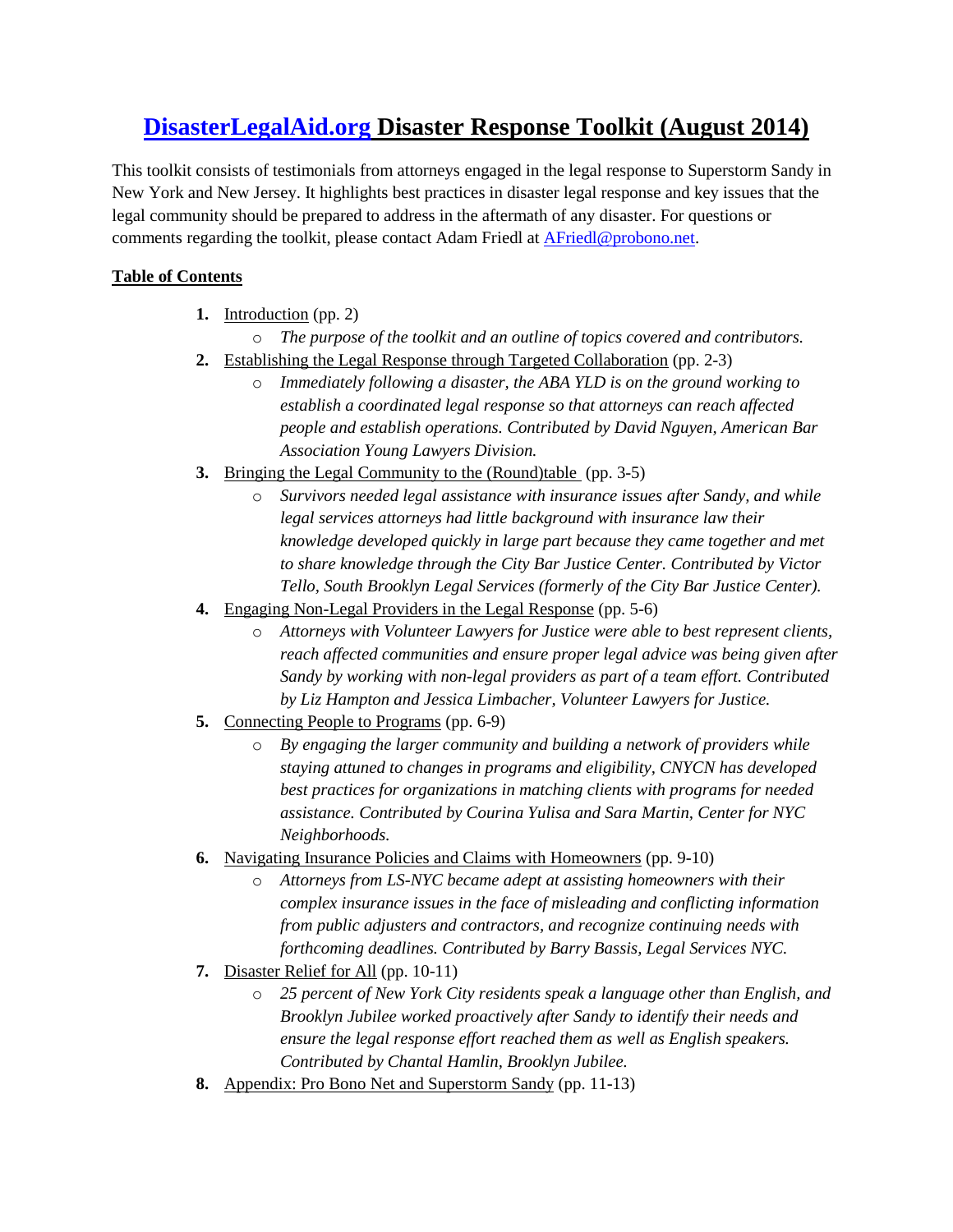o *Pro Bono Net has worked to organize and connect attorneys responding to Superstorm Sandy, and continues to help the legal community in New York and New Jersey address continuing needs.*

## **1. Introduction**

This Disaster Response Toolkit consists of testimonials from attorneys engaged in the legal response to Superstorm Sandy in New York and New Jersey. It highlights best practices in disaster legal response around key issues that the legal community should be prepared to address in the aftermath of any disaster. The toolkit was developed end edited by Adam Friedl, Program and Special Initiatives Manager, Pro Bono Net and Jon Weinberg, AmeriCorps VISTA, Pro Bono Net in early-mid 2014, and contributions were edited and the toolkit published in August 2014.

The issues covered and contributors are as follows:

- Reaching Survivors and Establishing Operations (David Nguyen, American Bar Association Young Lawyer's Division)
- Attorney Communication and Training on Unfamiliar Legal Issues (Victor Tello, South Brooklyn Legal Services)
- Working with Non-Legal Providers (Liz Hampton and Jessica Limbacher, Volunteer Lawyers for Justice)
- Rebuilding and Assistance Programs (Courina Yulisa and Sara Martin, Center for NYC Neighborhoods)
- Insurance Claims and Litigation (Barry Bassis, Legal Services NYC)
- Language and Cultural Barriers (Chantal Hamlin, Brooklyn Jubilee)

The testimonials from the contributors follow brief introductions to each issue. Some contributors also included related resources, which follow their testimonials. While the toolkit in no way encompasses the full range of issues faced by disaster legal responses nor all the best practices manifested by the Sandy response, it is intended to raise awareness of the need for proper preparation on the part of the legal community.

For questions or comments regarding the toolkit, contact Adam Friedl at [AFriedl@probono.net.](mailto:AFriedl@probono.net?subject=Re:%20DisasterLegalAid.org%20Disaster%20Repsonse%20Toolkit) For a full range of information, tools and resources for disaster legal responses, consult the National Disaster Legal Aid Resource Center at [www.disasterlegalaid.org.](www.disasterlegalaid.org)

## **2. Establishing the Legal Response through Targeted Collaboration**

## *Issue Background*

The most immediate issue for many attorneys engaged in disaster response is to establish operations and reach out to populations in need of assistance. The safety and accessibility of offices has to be evaluated, and attorneys have to determine how, when and where they will get back to work. Post-disaster, attorneys have to learn which of their partners are operating and which are having trouble. Once attorneys are back to work and communicating with their co-workers and partners, they must reach out to populations in need and determine how they can be of service in the short and long term. Offices may have to be proactive and solicit new partnerships in the community.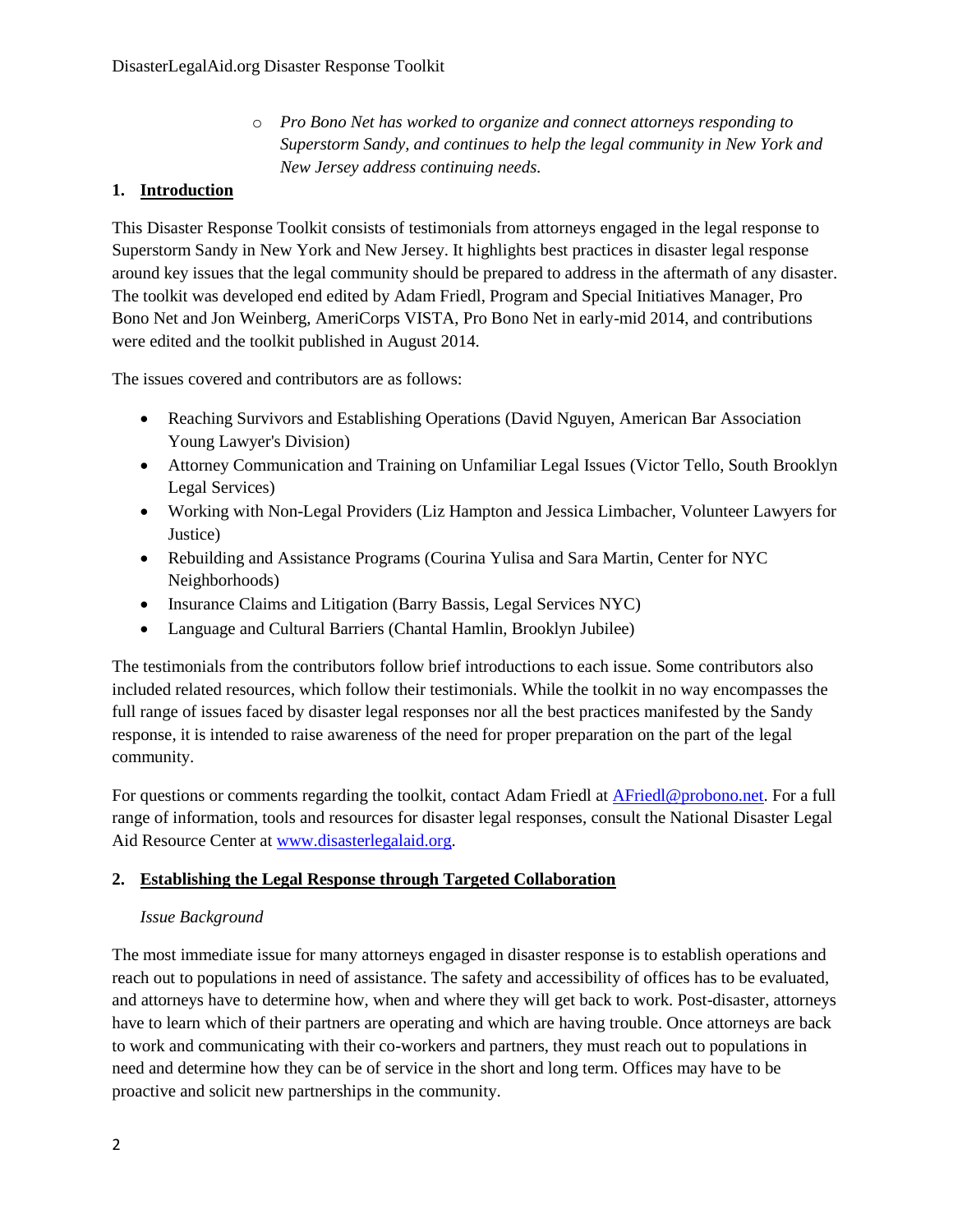#### *Testimonial (David Nguyen, American Bar Association Young Lawyers Division)*

The American Bar Association (ABA) Young Lawyers Division (YLD) Disaster Legal Services program is the partnership program between the ABA and the Federal Emergency Management Agency (FEMA) that provides pro bono legal services to disaster survivors immediately after the disaster strikes. The program is funded by FEMA and collaborates with local bar associations and civil legal services.

Because the DLS program is the organization that directly partners with FEMA, it is important that the YLD District Representative (DR) builds partnerships with many organizations so that there is a holistic and collaborative effort to serve survivors. Without collaboration and partnering with the YLD DLS program, organizations will not have access to FEMA resources and survivors being served by FEMA.

Ultimately, the ideal DLS program will have created collaborations and partnerships with as many legal organizations interested and capable of assisting disaster survivors. Usually bar associations have the capability of hosting the hotline and the staff to do the intake. Civil legal services can assist with face-toface assistance at the FEMA Disaster Recovery Centers (DRCs). Other organizations can help inform the public about the program, volunteer taking cases, and provide additional services, such as translation and interpretation.

It is important that all of these organizations that are participating with the response are partners with the DLS program and are listed on the press release. This is providing unfettered access to the DRCs and survivors. The pro bono legal assistance through the hotlines is only short term. The DLS program may end after several months to a year depending on the extent of the disaster. However, legal issues will still be lingering. As a result, it is important to have a strong relationship with the local LSC-grantee in order to refer survivors for long-term legal assistance.

One of the better-organized responses was to the Colorado floods. The DLS program in Colorado included a comprehensive collaborative effort from a wide-variety of organizations. In addition, the task force created a website that served many purposes. Not only was it used to recruit volunteer attorneys and conduct intake of cases, but it also served as an educational hub of information for the survivor and volunteer attorneys with informational posts and videos on different disaster-related legal topics. Moreover, all of the materials had both English and Spanish language descriptions because of the population in the disaster area.

#### *Related Resource*

#### [Colorado's Disaster Response](http://www.americanbar.org/publications/the_affiliate/2014/january_february/colorado_coalition_responds_swiftly_floods.html)

#### **3. Bringing the Legal Community to the Round(table)**

#### *Issue Background*

One of the most prominent issues for individuals in need of legal assistance post-Sandy was flood insurance. Unlike other forms of insurance, flood insurance is offered by the federal government through the National Flood Insurance Program. Administered by FEMA, the NFIP offers subsidized policies but also brings with it unique bureaucratic and administrative requirements to process claims. Much of the terminology and scope of coverage for these policies was confusing not only for policyholders but also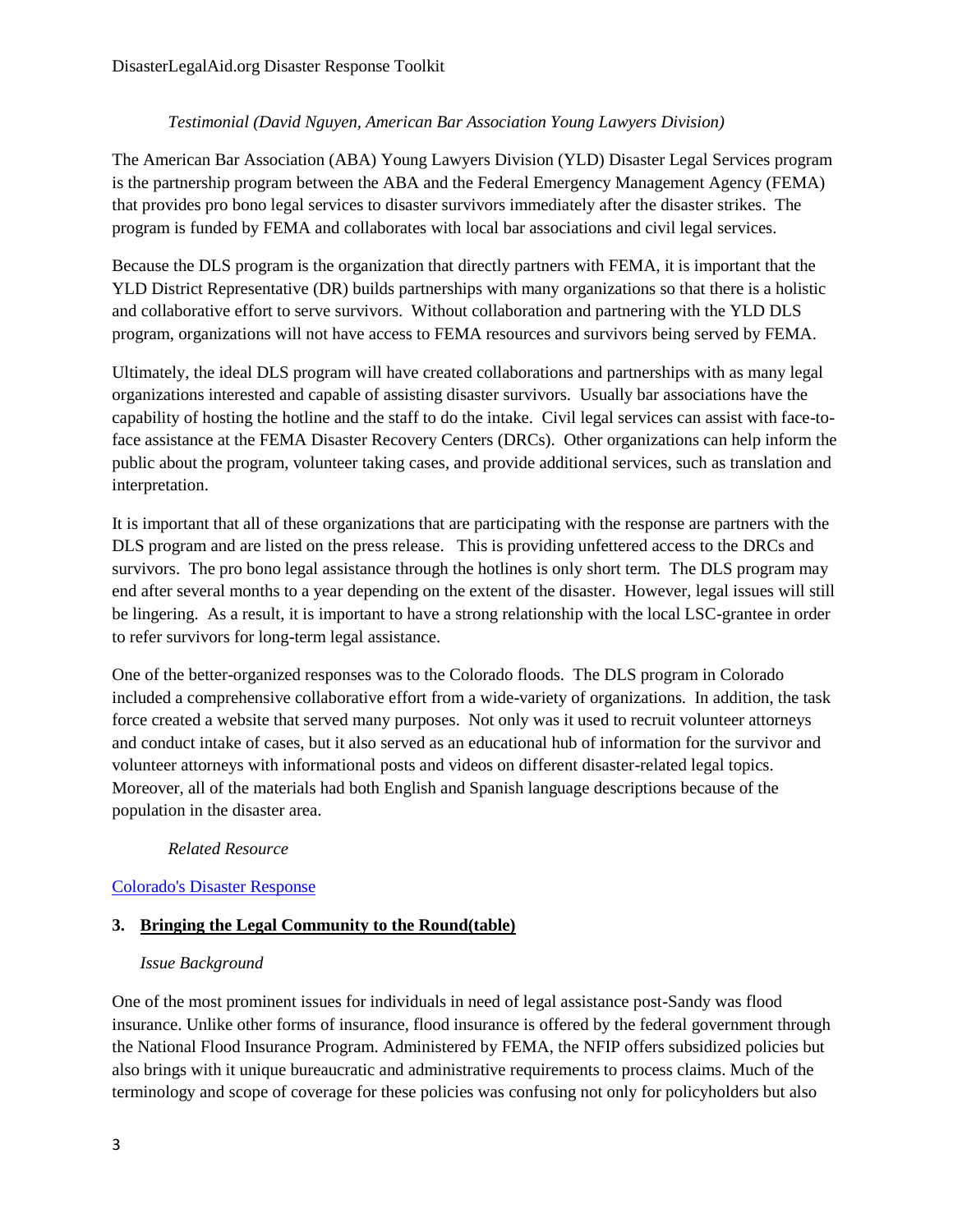for those assisting them. Attorneys had to familiarize themselves with NFIP policies, requirements and claims processes quickly and then represent and advise clients facing other evolving needs. In particular, lawyers needed to help their client(s) complete proof of loss forms and find affordable public adjusters to assess damages. In the process, they needed to become well-versed in depreciation and other concepts not readily understood by attorneys not specializing in insurance.

#### *Testimonial (Victor Tello, South Brooklyn Legal Services [formerly City Bar Justice Center])*

#### A) Organizing the Insurance Roundtables

While the legal services community was apt at responding to many issues it faced in the aftermath of Sandy, many attorneys felt they were falling behind on insurance-related cases and learning the necessary information to best represent their clients. My response was to organize a monthly insurance roundtable, which proved helpful and became a way through which legal services shared information and learned from each other.

In the winter and early spring of 2013, I was running the pro bono program at the City Bar Justice Center. Of course, many Sandy survivors had insurance disputes and attempts to place them with pro bono attorneys were difficult because lots of firms represented insurance companies and thus couldn't represent clients with claims against those same companies. Legal services providers, meanwhile, didn't have previous experience handling insurance issues and were at a loss of how to handle them.

Nevertheless, legal services providers would have to learn the process and become aware and so the City Bar Justice Center listened to the community and identified issues and problems they hadn't dealt with before. Since attorneys were confused and inefficiently replicating processes, we decided to host a roundtable uncertain of whether there would be interest or if it would be helpful.

Within the first week, the response to the idea was overwhelmingly positive and so we began planning. At first, we thought we'd try to model a medical approach of identifying case studies that were generic and got at the heart of insurance issues, but we realized that we would need more control in terms of how to put forth information. Instead, I communicated with a local insurance attorney who had experience with homeowner's insurance and the City Bar contracted him to provide general information and assistance at the insurance roundtables.

For that first roundtable, I compiled a general outline (enclosed) of topics based upon research and conversations with legal services attorneys. First, we went through an article written by insurance attorneys and identified good practices but also holes and flaws in the reasoning, recognizing that a) we knew more than we thought and b) when we got together we could ask questions and put information on the table that improved everyone's understanding. Then, we went through the main issues attorneys had been dealing with. It was helpful to see the topics on paper and discussing them together fostered a community through discussion that allowed us to put faces to names and work together at a different level.

Since the response to the roundtable was so positive and continued interest strong, we realized we'd need to continue the discussion. Originally we thought other organizations would want to rotate hosting and organizing, but given the location and role of the City Bar Justice Center we continued to serve as the hosts and organizers.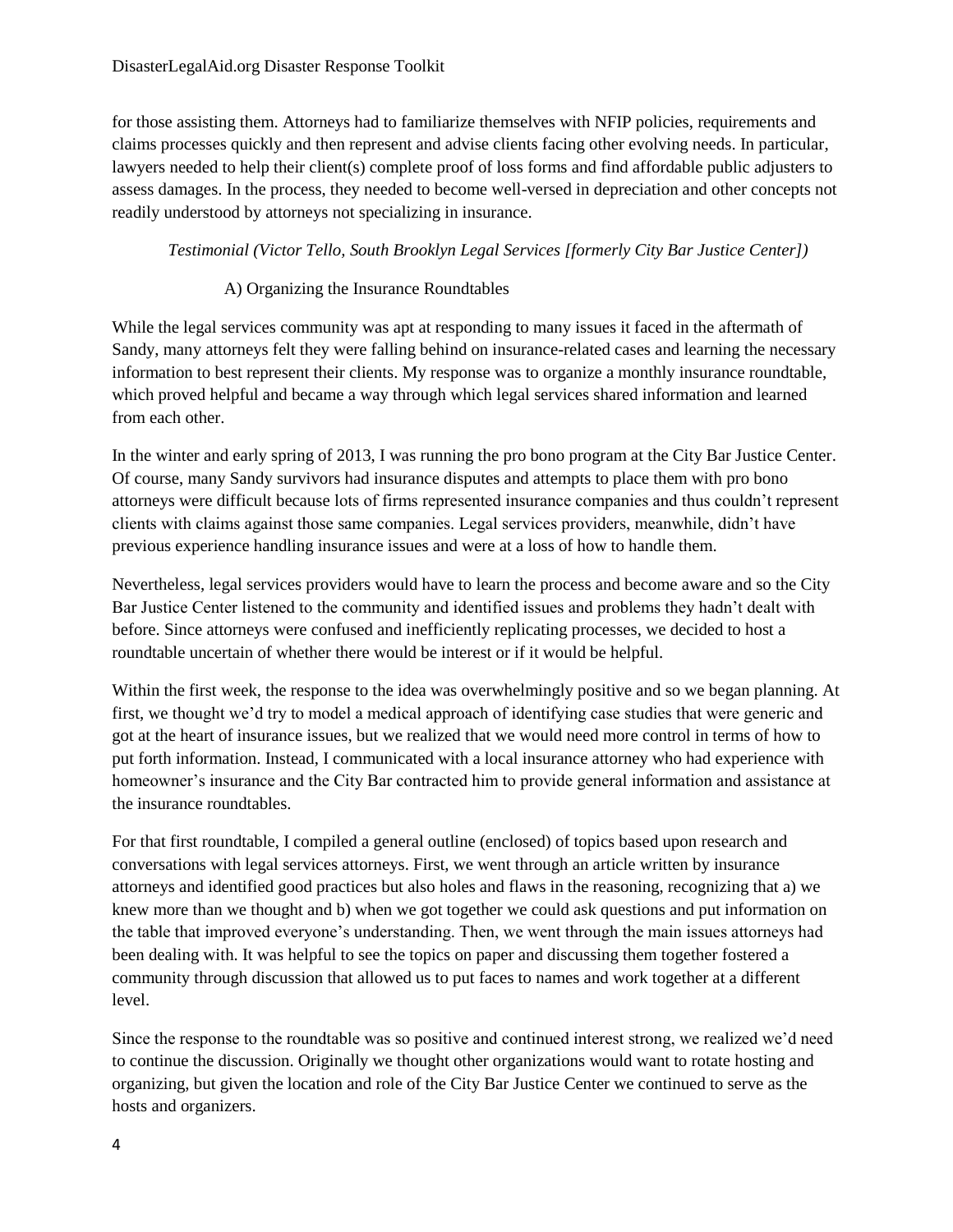Ultimately, the roundtables became a monthly event through which we covered many different topics. While the first roundtable focused on both flood and homeowner's insurance, for example, the second was entirely dedicated to flood issues. For the flood insurance roundtable, we were able to build on a connection made at the first meeting in order to invite a FEMA employee to give their point of view. This process continued with different topics throughout 2013, and although the City Bar no longer holds the roundtables the partnerships, collaboration and information-sharing they fostered all continue.

# B) Lessons Learned

Two key lessons I learned from my work on the insurance roundtables were the importance of networking and communicating with as many people as possible, and of anticipating certain issues.

Whereas I had a tendency to work independently, the most important parts of the roundtables came when I consulted with others, learned about addressing problems and interacted with experts at the roundtables. Much of this networking came about organically after we sat down and thought about issues and whom we could communicate with that would have worthwhile information. Representatives from the Attorney General's Office and the Department of Financial Services, for example, were able to provide invaluable assistance and share vital information about programs.

I also learned the importance of anticipating certain issues. Contractor fraud wasn't initially at the forefront of the response, but I spoke to FEMA employees in restoration centers who worked on previous disasters and they told me that in the past they had significant unexpected problems with contractor fraud. Attorneys wanted to become aware of what to expect, and so through the help of a contact, I reached out to someone from the Department of Consumer Affairs to speak at a roundtable about regulating contractors. The speaker gave us a sense of what they were able to and of administrative proceedings and how the DCA could bring about assistance. Had we not reached out, we wouldn't have known about a DCA program through which homeowners who filed claims and couldn't recover from contractors could receive close to \$20,000 from a trust.

Finally and importantly, we never felt like we knew all the answers. At the roundtables, it was important for attorneys to feel comfortable asking questions they wouldn't feel comfortable asking in other venues. We also ensured everyone's input was valued and that all contributions were helpful. As a result, we were able to collectively think outside of the box and address issues creatively.

## *Related Resource*

[Outline of Topics from initial Sandy Insurance Roundtable hosted by the City Bar Justice Center](http://www.disasterlegalaid.org/library/attachment.256254)

#### **4. Engaging Non-Legal Providers in the Legal Response**

#### *Issue Background*

Attorneys representing or otherwise aiding Sandy victims were also faced with navigating a sometimescomplex relationship with others proving assistance. In particular, disaster case managers and representatives of community organizations were sometimes placed in a position to offer legal advice to victims. Lawyers were not always in all communities post-disaster, and disaster case managers and others were more likely to have relationships with survivors. As a result, there became a need to liaise with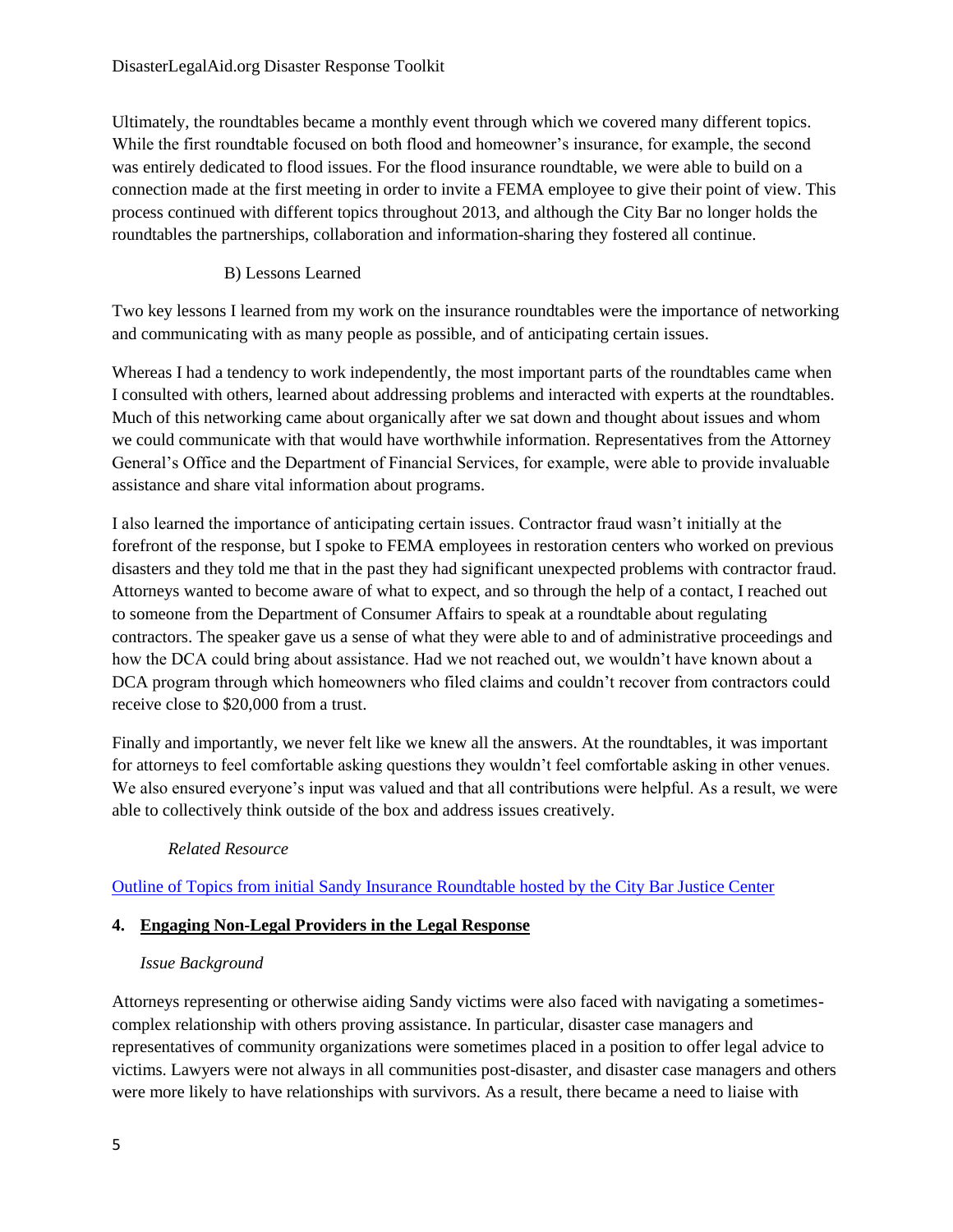disaster case managers and community organizations to ensure proper advice was being dispensed and that victims were aware of where to turn for legal help. Furthermore, attorneys faced difficulties in working with government agencies. In the aftermath of Sandy, different representatives of different agencies offered incomplete and contradictory information that was necessary for successful applications for assistance. Attorneys had to informally learn information through practice and by establishing connections with trusted partners.

#### *Testimonial (Liz Hampton and Jessica Limbacher, Volunteer Lawyers for Justice)*

In providing legal advice and services to victims of Hurricane Sandy, the staff and volunteer attorneys of the Disaster Legal Response Program (DLRP) of Volunteer Lawyers for Justice (VLJ) had a number of opportunities to interact and collaborate with non-legal providers. In particular, all of the long-term recovery groups in New Jersey, with which the DLRP worked closely, included disaster case managers, social workers, and mental health service providers as members.

Working with non-legal providers in a disaster context was often extremely helpful for VLJ's attorneys. For example, case managers would frequently refer clients to the DLRP who were in need of legal assistance. Many long-term recovery groups and Voluntary Organizations Active in Disaster (VOADs) not only provided space for legal clinics and seminars but also helped to promote these events by passing out flyers to interested clients. Non-legal providers were also a wonderful resource for clients who contacted VLJ and did not have a true legal issue but were instead better served by applying for financial assistance or free mental health services, for example, with the help of a case manager. Finally, collaborating with these organizations served as an efficient means of sharing information and keeping track of the ever-changing issues – whether legal or non-legal – that clients were facing.

Despite these benefits, some challenges arose in working with non-legal providers. In some instances, case managers or social workers from other Sandy relief organizations did not initially identify certain issues as being legal in nature, especially in the immediate aftermath of the storm. These non-legal providers may simply not have been aware that a problem faced by a client might have a legal solution (i.e. an appeals process), and would neglect to advise clients to contact a lawyer. Clients may have benefited from earlier intervention in order to deal with these legal problems.

In order to address some of these issues, VLJ's staff attorneys attended long-term recovery group meetings to give presentations to case managers and to alert them to impending Sandy-related legal issues. By clarifying which issues were legal, attorneys encouraged case managers to give clients the DLRP phone number when they suspected they might need legal advice. VLJ also hosted a number of legal clinics and seminars on relevant Sandy legal issues in several different counties in New Jersey to make it easier for clients to get quick answers to legal questions from experienced volunteer attorneys.

## **5. Connecting People to Programs**

## *Issue Background*

In addition to FEMA assistance, survivors of Sandy were eligible for various federal, state and local rebuilding and assistance programs. Special DUA disaster unemployment assistance and DSNAP disaster food stamps were available but underutilized because they were offered too late and weren't adequately publicized. Long-term rebuilding assistance was offered through the Build it Back program in New York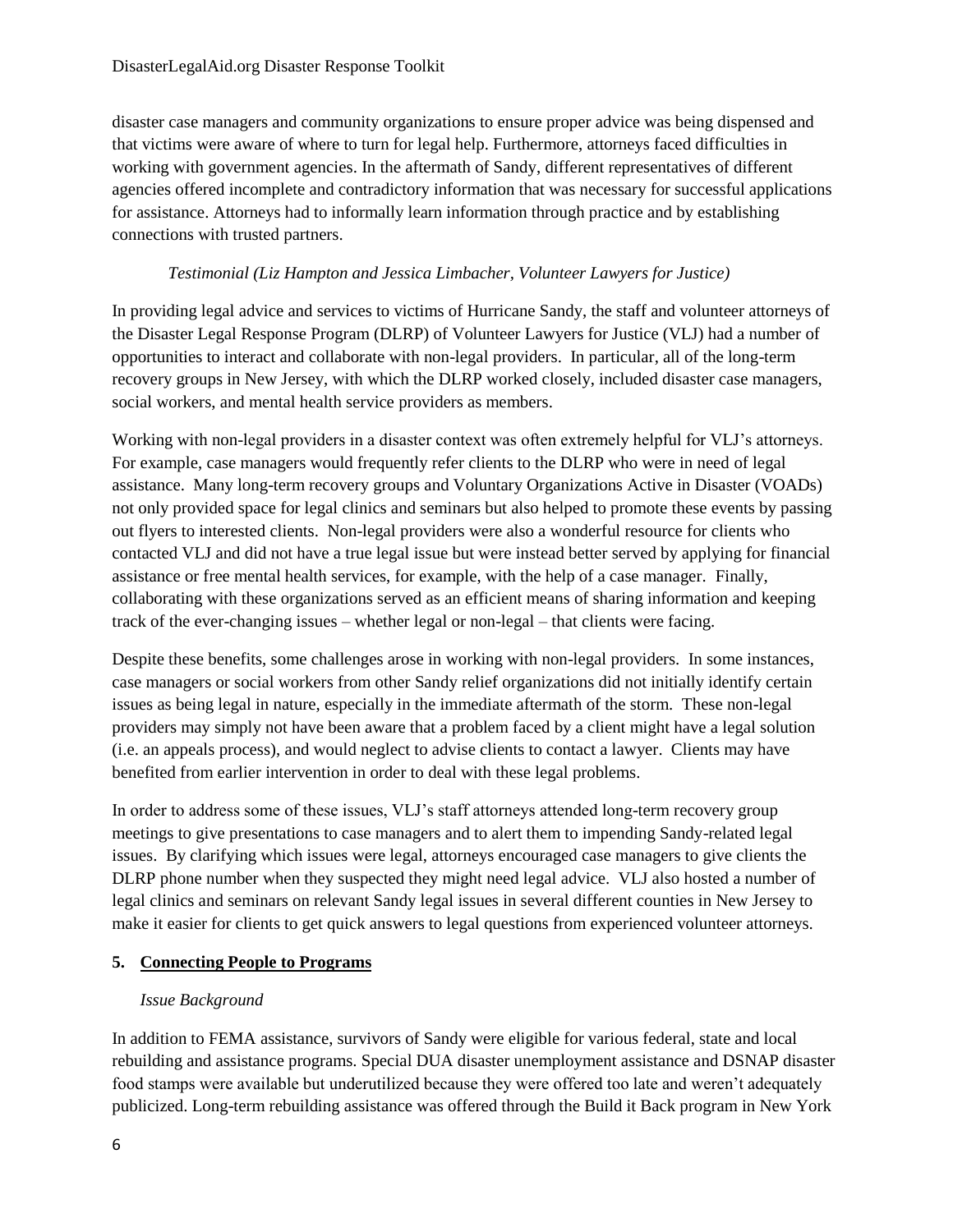City and NY Rising in the rest of New York State. Even now, these programs basically have paid out no money to survivors. Attorneys were tasked with assisting survivors successfully apply for programs, which proved difficult. Government programs seemingly changed daily, with shifting status and eligibility. A key problem was managing the expectations of survivors.

#### *Testimonial (Courina Yulisa and Sara Martin, Center for NYC Neighborhoods)*

**About the Center for NYC Neighborhoods**. As an organization that acts as a hub for 36 legal services and housing counseling Network Partners citywide, The Center for NYC Neighborhoods is uniquely positioned to assist with disaster recovery in a broad and systemic manner. The Center was able to take on the role of delivering coordination, technical assistance, funding, and connecting the various players within disaster recovery. As the recovery process progresses, we learned the importance of coordinating and working with groups such as disaster case managers, long-term recovery organizations, and entities providing federal and private assistance programs such as Build it Back and the NYNYC Home Repair Program.

**Connect to Public or Centralized Sources.** One prevalent need citywide is for more non-FEMA rebuilding and assistance programs. Notwithstanding the lack of disaster and repair funding overall, groups are not always aware of the programs available. For instance, many disaster case managers and attorneys were unaware of the availability of repair loans and grants being offered by some of our housing counseling partners. To address this, the Center instituted biweekly email updates to Sandy organizations that included information on these programs and held a training to make other organizations aware of these available resources. We also provide a forum for disaster recovery advocates to communicate via listservs and organize borough-based meetings regularly to further facilitate referrals, updates, and coordination.

The Center also regularly communicates with Catholic Charities's Disaster Case Management to spread the word about what our network has to offer and how we can better cross-refer. This way, Sandyaffected residents are able to get a more holistic range of services. Another approach we take is to communicate with city programs or CDBG-DR funded programs like Build it Back to provide our network with knowledge of these types of programs. Keeping contact with these organizations and signing up to receive regular email updates have helped with information-gathering and dissemination.

To find out about non-FEMA programs and localized assistance, attorneys can connect to centralized sources like the Center, probono.net, and long-term recovery groups within the neighborhoods they serve. Organizations consisting of various groups and partners often have faster means to obtain updates on programs internally and externally, and are generally good contacts to keep for resource assistance.

**Reach Out Locally.** From our experience with our network, it is generally helpful to reach out to community-based organizations (CBOs) and partners within your networks on top of your centralized sources. CBOs with long-standing offices within neighborhoods are familiar with the demographics they serve, and know what resources exist within these communities. Also, developing a referral system can make applying for non-FEMA programs more expedient, especially when you are referring clients directly to organizations that administer these programs to meet the different needs of your clients.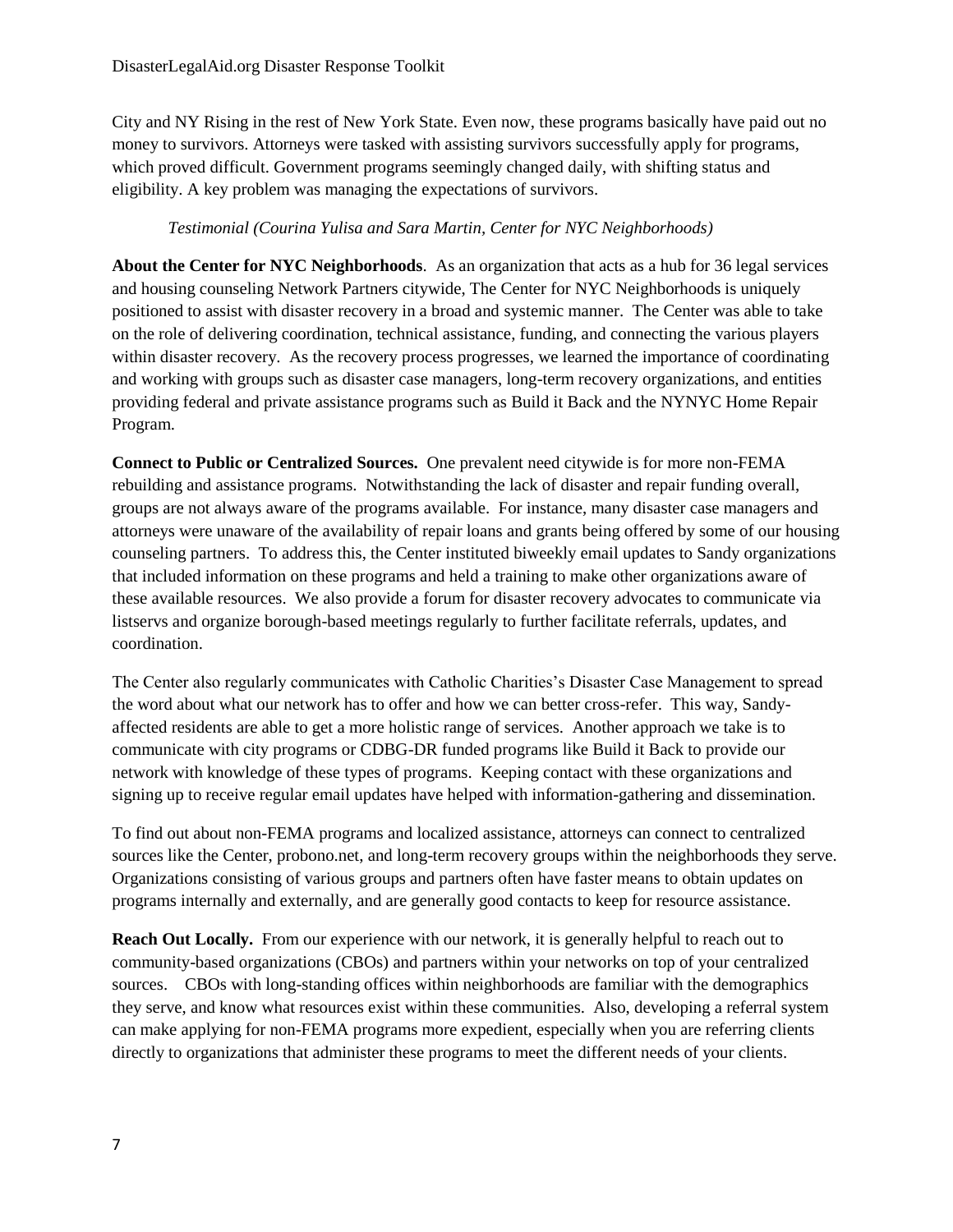**Coordinate and Participate.** Once attorneys establish these relationships, they are then able to draw on these resources as well as the expertise of others in their field. Some of our partners have taken this a step further by taking on multiple roles. For instance, CAMBA and NHS of Jamaica not only provide housing counseling services but they are also disaster case managers. They are then able to directly draw on the resources that are limited to DCMs while continuing to draw on their housing counseling resources. Some organizations have also partnered with others providing a complementary service to be available in their offices. As the different issues arising from disasters become more interrelated as time goes by, it may make sense to take on the various disaster recovery roles to gain more oversight of your clients' recovery process.

Another example is how some organizations are participating, and even leading initiatives in the longterm recovery groups within the neighborhoods they serve. Not only can they obtain important updates on resources, but also help shape the recovery goals and advocacy issues of these neighborhoods as well as acting as a community organizer. This outlet is a good opportunity to connect with trusted public figures such as elected officials to help expand your reach to community residents and implement joint events with them and other CBOs. Long term recovery groups also organize resource-sharing events for advocates and community members.

Additionally, participating in working groups and task forces is a good way to build and coordinate resources as well as to proactively develop tools to better assist affected residents. City agencies and FEMA representatives often participate in these groups and make efforts to connect with advocates.

**Keep Updated.** Keeping track of program changes can also be a challenge for attorneys with heavy workloads. Being on listservs and mailing lists that provide summaries of program updates in disaster recovery will save time, as well as attending meetings with other advocates. Some programs may also have their own email newsletters and twitter feeds. It is helpful to have key contact people to reach out to for each program. As bigger programs have borough coordinators or outreach staff, obtaining their contact information is essential for submitting programmatic questions. Once you develop this relationship, they may act as a channel of information and case problem-solving, and may become receptive to suggestions for policy changes to address your clients' needs.

Be the Hub. As the Center is a hub of a network of housing counseling agencies and legal service providers, disaster recovery advocates become the hub of resources for their clients. Going through the various steps to build relationships with the many groups involved in the recovery process will give advocates better access to non-FEMA rebuilding and assistance programs, as well as giving advocates the opportunity to establish their role and legitimacy within the disaster recovery community.

#### *Related Resource*

#### **Current Programs in Sandy Recovery (as of August 2014)**

- Governmental
	- o Build it Back (NYC)
	- o NY Rising (NYS)
- Non-Governmental
	- o NRNYC Home Repair Program (LISC)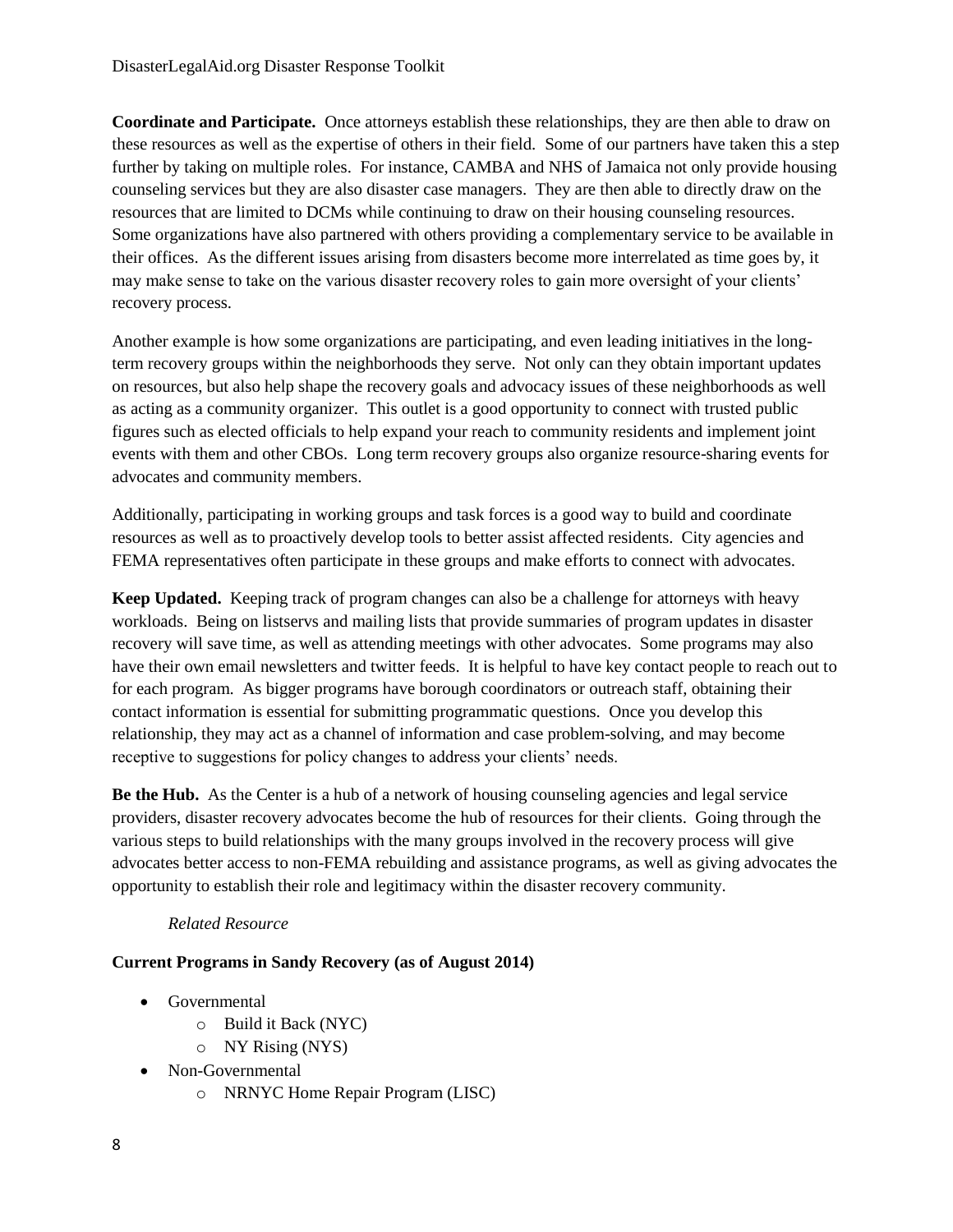- o Disaster Case Management (Catholic Charities) with access to NYDIS's Unmet Needs Roundtable and Red Cross Repair Program
- o Hurricane Sandy Relief Assistance (Dr. Theodore Atlas Foundation)
- The Center's Network Partners
	- o Mortgage Assistance Fund (MAP): all of the Center's Network Partners
	- o Emergency Home Repair Loans: AAFE
	- o Emergency Loan and Grant Programs: NHS
	- o Non-Emergency Repair and Rehabilitation Loans and Grants: NHS
	- o SCHAP for senior homeowners: The Parodneck Foundation and Pratt Area Community Council

#### **6. Navigating Insurance Policies and Claims with Homeowners**

#### *Issue Background*

Survivors of Superstorm Sandy needed assistance with different types of insurance claims. Attorneys had to quickly learn about policies, coverage and intake. Initially attorneys had difficulty with intake – they took on the cases that resonated emotionally, rather than the cases that had the best chance of success. As legal services organizations became better-versed in insurance policies and coverage, they improved their intake to maximize the effectiveness of the assistance they provided. Attorneys also had to become familiar with documentation requirements for successful policy claims and with the complexities underlying policies. Finally, legal services organizations had difficulty placing many pro bono insurance cases because of firm conflicts.

#### *Testimonial (Barry Bassis, Legal Services NYC)*

What became apparent after Superstorm Sandy is that homeowners and community groups, even many attorneys, did not know what an insurance policy was. Often they had a declaration page and were under the misapprehension that that was the whole policy. Unlike flood policies, which all have the same provisions, homeowner policies vary considerably. A declaration page will list various endorsements but there is no way to determine what is covered or excluded unless you obtain the entire policy.

In some instances, homeowners did not even know that they had insurance. If the homeowner had a mortgage, then we contacted the mortgage company and on occasion discovered that there was a policy of force-placed insurance. While it seems counter-intuitive, mortgage companies make homeowners obtain insurance and then sometimes fail to file claims when the property is damaged by a covered event.

Another problem that we encountered was the participation of Public Adjusters ("PA's"). Many were retained after Superstorm Sandy and some undeniably helped. Others, though, simply collected a portion of "low-hanging fruit," sums that the homeowner would have received without their involvement. Then, the PA's mostly disappeared, many returning to the South, where they lived. Some PA's were remarkably ignorant of insurance requirements, especially with respect to flood policies. One who touted his 20 years of experience insisted that there was no deadline for Proofs of Loss. He also made the shocking statement that he had checked with his colleagues and they agreed with him. In some cases we were able to help the homeowner fire a PA. In others we intervened to supervise the process.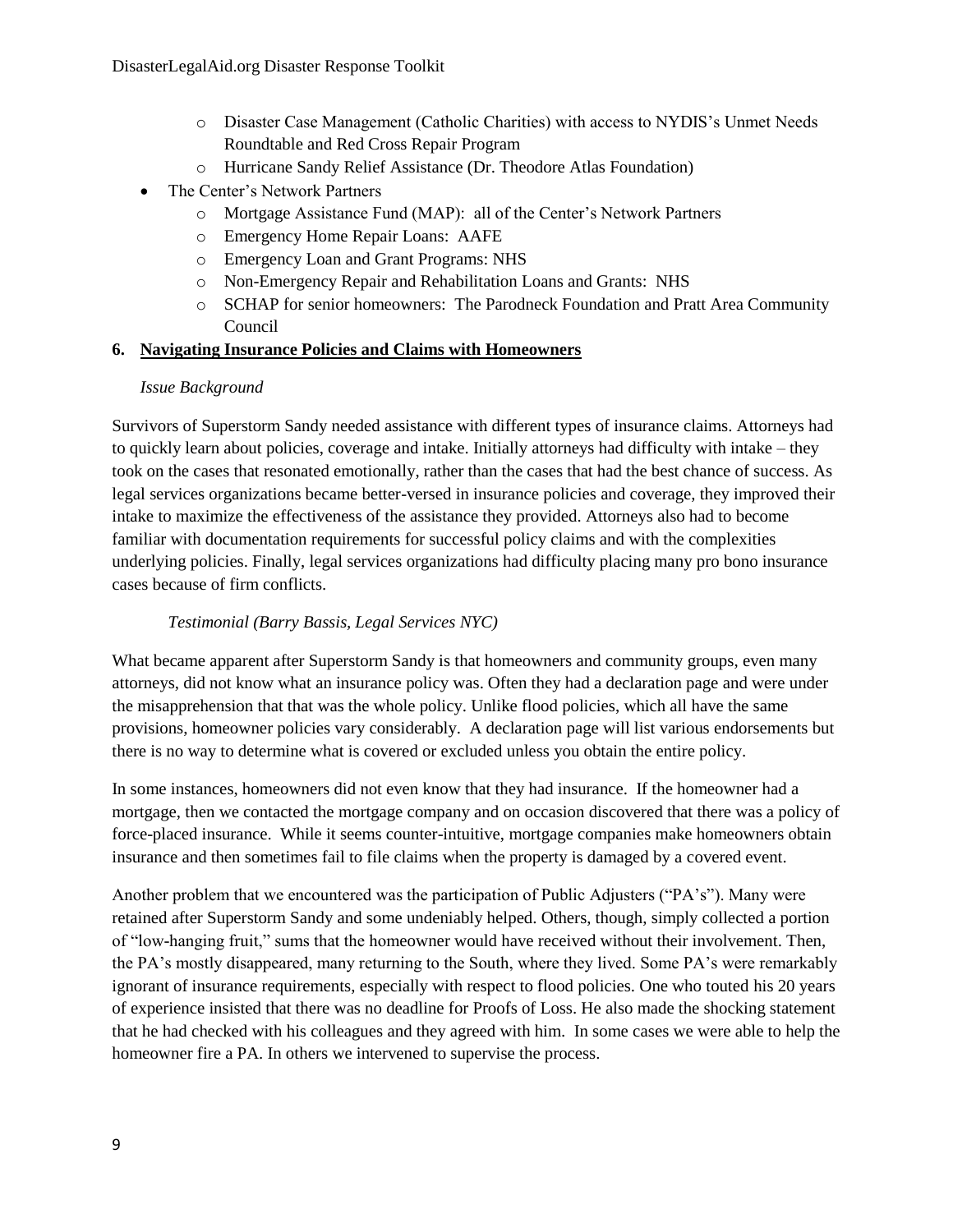Homeowners affected by the storm were frequently victimized by contractors, some of whom were outright crooks. One did not reveal the cost until after doing some work on the premises and then filed a lien against the property. We eventually convinced the contractor to withdraw the lien when we pointed out to his attorney that his client was unlicensed and therefore had no right to file a lien and could be compelled to pay damages.

As we are approaching the two-year anniversary of the storm, there are deadlines on October 28, 2014: probably the final date for filing Proofs of Loss in flood cases and also the statute of limitations for homeowner insurance policies. Now, policyholders must bring lawsuits for those cases that could not be negotiated. This can range from small claims court to NYS Civil and Supreme Court (depending on the amount in dispute) or federal district court (for flood insurance claims or cases where there is diversity jurisdiction).

Knowing how to read a policy and determine how much an insured is entitled to are not the same as litigating a case, which is different in state and federal court. With respect to the former, the case will not move forward until one of the parties is pro-active. By contrast, a federal case in the Eastern District of New York will be treated as a Sandy case, with automatic discovery rules and the court pressuring the parties toward mediation (usually meeting resistance from the defense bar).

The challenges for the legal services community are to obtain funding to retain (or obtain in the first instance) insurance litigators and also to pay for the cost of litigation.

## **7. Disaster Relief for All**

## *Issue Background*

The legal response to Sandy was complicated by language and cultural barriers that precluded many of the neediest residents of the City from seeking assistance. Initial information about the storm, storm response and relief/recovery programs wasn't adequately translated into other languages and spread in many diverse communities. Since responders came from outside the area, they were often unfamiliar with communities and particular needs. Furthermore, undocumented members of some immigrant communities were unsure of what programs they qualified for and were detracted from asking responders for fear of detention or deportation. Attorneys well-versed in language and cultural barriers were tasked with reaching overlooked communities and survivors to ensure they received fair treatment and access to recovery programs.

## *Testimonial (Chantal Hamlin, Brooklyn Jubilee)*

After Superstorm Sandy hit, Limited English Proficiency ("LEP") and non-English speaking New Yorkers alike were severely hindered in terms of their recovery. Many resources, including those from FEMA and other national programs were not immediately translated into many of the popular languages that exist in New York City neighborhoods, such as: Chinese, Russian, and Urdu. While there were many Spanish-language resources available, in communities on the Southern coast of Brooklyn that were predominantly Chinese and Russian speaking, information essential remained unattainable.

Ultimately, the needs of LEP and non-English speaking New Yorkers were met by donors and volunteers who saw the need for the translation services. This alleviated pressure on young children and teenagers in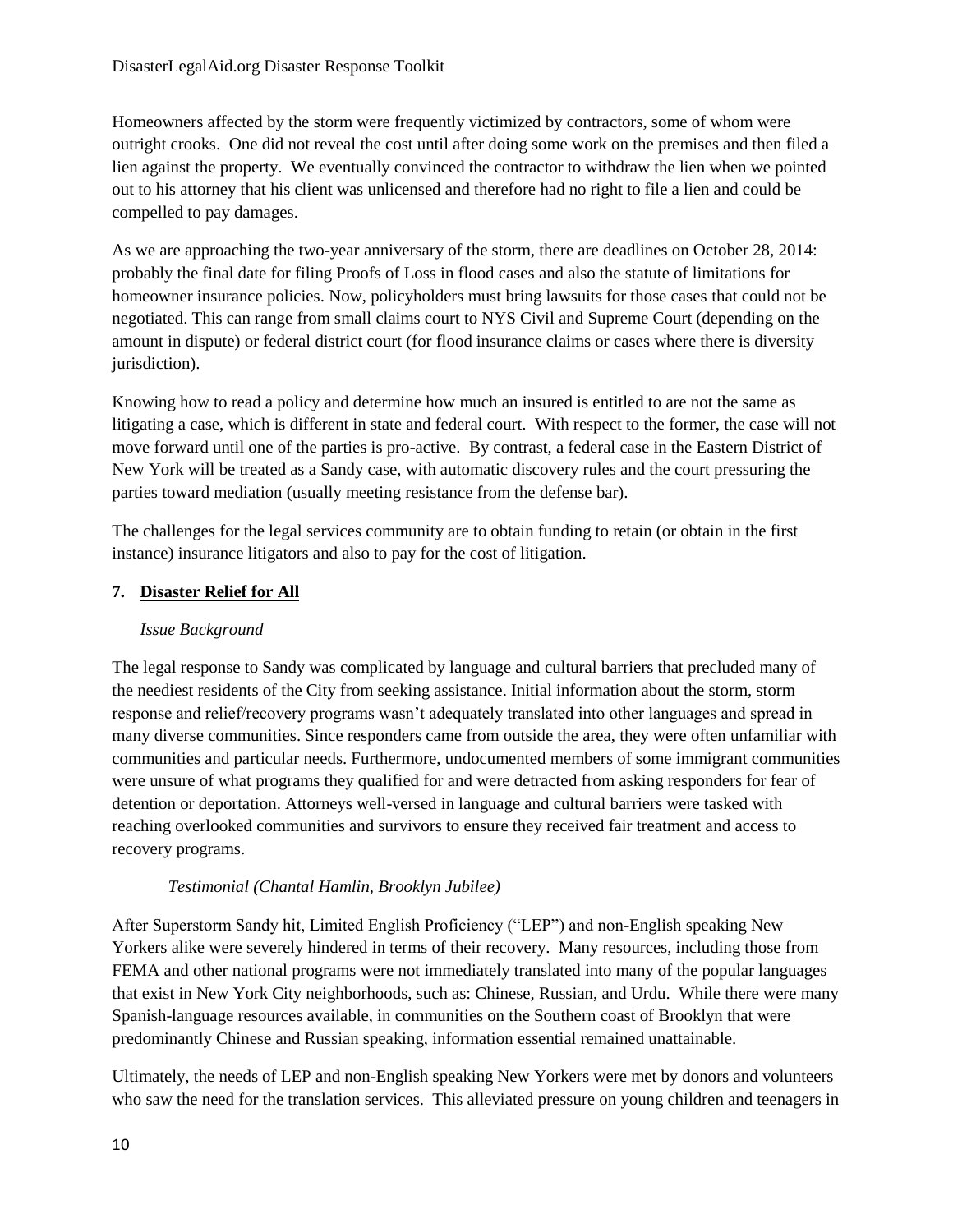many families where parents were LEP or non-English speaking and gave parents the chance to tell their stories first hand and really get the help they needed.

First, Brooklyn Jubilee immediately reached into its volunteer pool and tapped bilingual or trilingual volunteers who wanted to serve their fellow New Yorkers in a tangible way. In times of disaster, many clients were often comforted having someone who they could speak with in their own language. The burdens and pressures after a disaster are almost insurmountable and having a friendly face that understands your language and even culture played a role in many client's recovery. Brooklyn Jubilee also trained interpretation/translation volunteers on various recovery-related programs, rights, policies and procedures so they could interact directly with clients. Further, having volunteers available who also wrote other languages was vital in sending informative letters and posting and mailing notices to clients that explained various obligations and helpful resources.

Second, Brooklyn Jubilee and other legal services organizations secured telephone translations services through the grants of donors who were invested in disaster relief. These telephone translation services proved vital to client intake meetings and informing and educating clients about the various resources available to them. These telephone translation services also proved extremely helpful in following up with clients to ensure that they were indeed able to access necessary services and also to continue advocacy regarding issues with FEMA awards or flood/homeowners insurance.

Finally, volunteers and staff also researched various programs and organizations that were available to help clients either in their language or that were specifically available for undocumented persons. Volunteers and staff connected with various nonprofits that offered aid and services in languages that our client's spoke American Red Cross and the Council Of Peoples Organization (COPO).

In summary, needs of LEP residents and non-English speaking residents must be considered in every disaster. Many residents in these categories are eligible for disaster assistance/relief programs but are lost in a world of paper and resources that are mostly in English. Thus, much of the help available to them is not accessed simply because no one shared the resource in their language.

## **8. Appendix: Pro Bono Net and Superstorm Sandy**

## *About Pro Bono Net*

Pro Bono Net is a national nonprofit organization based in New York City and San Francisco. We work in close partnership with nonprofit legal organizations across the United States and Canada, to increase access to justice for the millions of indigent people who face legal problems every year without legal assistance. We do this by (i) supporting the innovative and effective use of technology by the nonprofit legal sector, (ii) increasing participation by volunteers, and (iii) facilitating collaborations among nonprofit legal organizations and advocates working on similar issues or in the same region.

## *Pro Bono Net and Superstorm Sandy*

Pro Bono Net has worked with legal aid organizations, law firms, pro bono attorneys, advocate groups, government agencies, and others to coordinate legal assistance for the many low- and middle-income New Yorkers affected by Superstorm Sandy. We have served as an organizational leader to ensure longterm collaboration on efforts to address the myriad legal issues resulting from the storm. Our efforts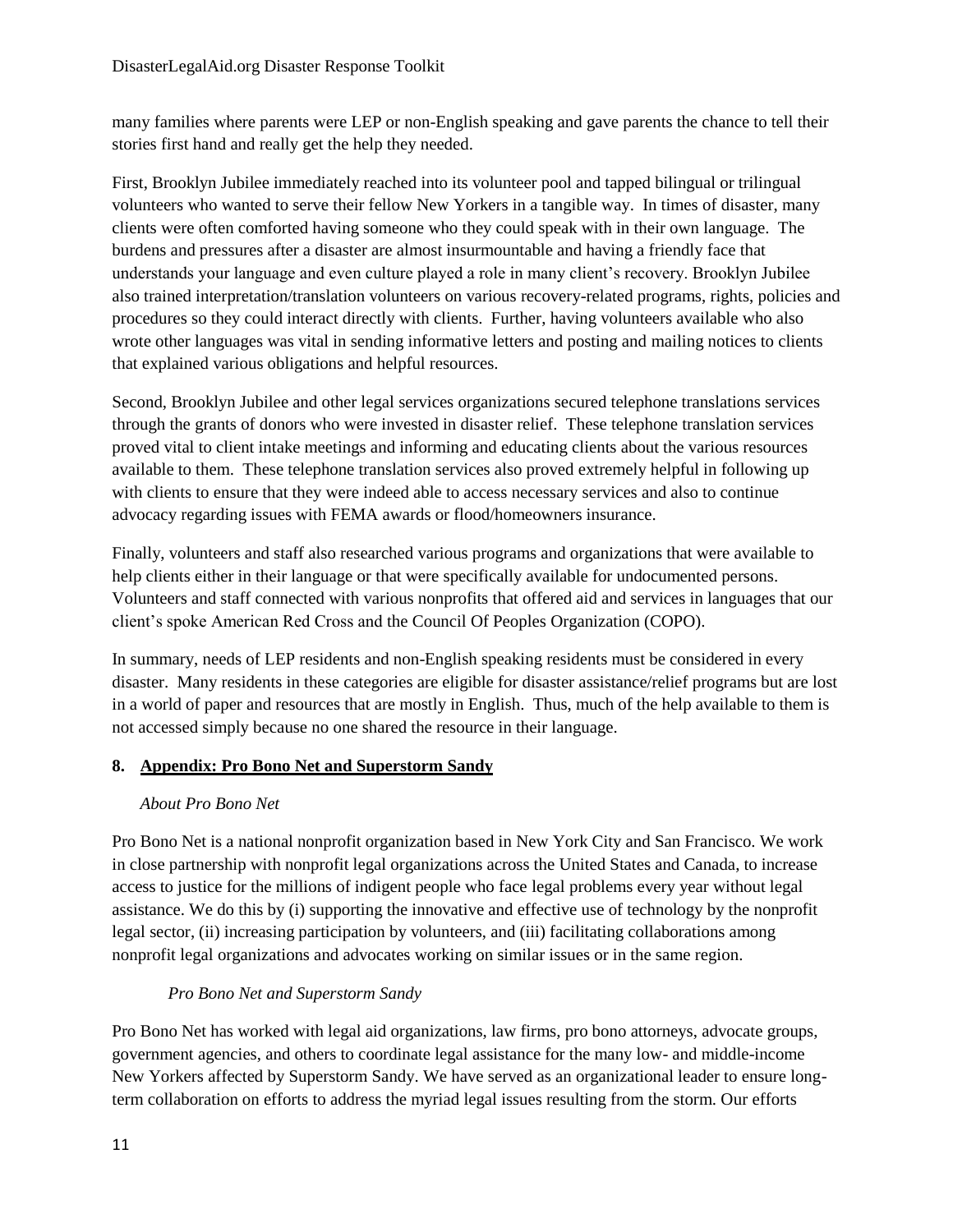initially focused on providing emergency assistance to address immediate problems, and have evolved to meet the changing legal needs of long-term rebuilding and recovery efforts.

In the days right after the storm, Pro Bono Net anticipated an urgent need for aid focused on food stamps, evictions, unemployment assistance, and other emergency measures. Recognizing that legal aid organizations would immediately begin providing services, we leveraged our technical expertise, organizational capacity, and relationships in the New York legal community to lead efforts to coordinate information, ideas, and resources amongst responding organizations.

During the initial response to Sandy, Pro Bono Net created and maintained a clearinghouse in the NYC Pro Bono Center [\(http://www.probono.net/ny/nyc/\)](http://www.probono.net/ny/nyc/) with daily updates on bro bono relief efforts, trainings, videos, manuals, and pro bono opportunities. We also immediately set up a weekly email to <probono.net/ny> members with information on pro bono activities related to Sandy relief efforts. Pro Bono Net attended the first relief meetings at the City Bar, facilitating the sharing of information and coordination of relief efforts. To further encourage coordination, we worked with the City Bar Justice Center and Legal Services-NYC to convene bi-weekly, cross-sector conference calls aimed at encouraging information sharing among stakeholders. These calls regularly drew 50-70 participants representing legal services organizations, pro bono providers, law schools, law firms, and national organizations. We also created and host an active listserv to facilitate communication between calls.

Pro Bono Net employed technology to train volunteers and responders in providing coordinated legal assistance. We partnered with the New York Legal Assistance Group to provide two webinars on disasterrelated and FEMA legal issues that drew nearly 600 attorneys for the live taping, with hundreds more viewing the recording later online. We also live-webcast a City Bar training on FEMA appeals and private insurance issues so that attorneys unable to attend could view the training in real time could watch it later on their own schedule. In partnership with Legal Services-NYC, we led a webinar to train law students involved in a massive canvassing effort to gather storm relief data essential to effective legal advocacy. Through technology, we were able to expand access to valuable resources and train a significant number of volunteers in the initial aftermath of the disaster.

Our work on Sandy relief continued as the legal needs of victims evolved. Our efforts included a continuation of our bi-weekly stakeholder conference call in partnership with the City Bar Justice Center and Legal Services-NYC through the end of 2013. The calls sustained high levels of cross-sector participation and increasingly involve stakeholders both from the local community and from as far away as Washington D.C., New Orleans, and Texas. The accompanying listerv still enjoys robust usage and now includes over 175 members. Through the listserv, Pro Bono Net also communicates important news and updates related to the Sandy legal response via a digest. A similar call and listserv model has been employed by partners on Long Island and in New Jersey to better serve those communities.

In order to institutionalize best practices and collaboration around the delivery of legal services in New York, Pro Bono Net has undertaken an effort to develop a disaster legal response network. In October, we co-hosted a Disaster Lawyering Conference and published an interview series on our blog, [www.connectingjusticecommunities.com.](www.connectingjusticecommunities.com) In the months following the conference, we conducted a community assessment and worked with partners to establish the beginnings of a network. 45 leaders of the disaster legal response effort attended a kick-off reception in May and following the reception attendees completed a comprehensive survey and participated in focus group meetings. Pro Bono Net has